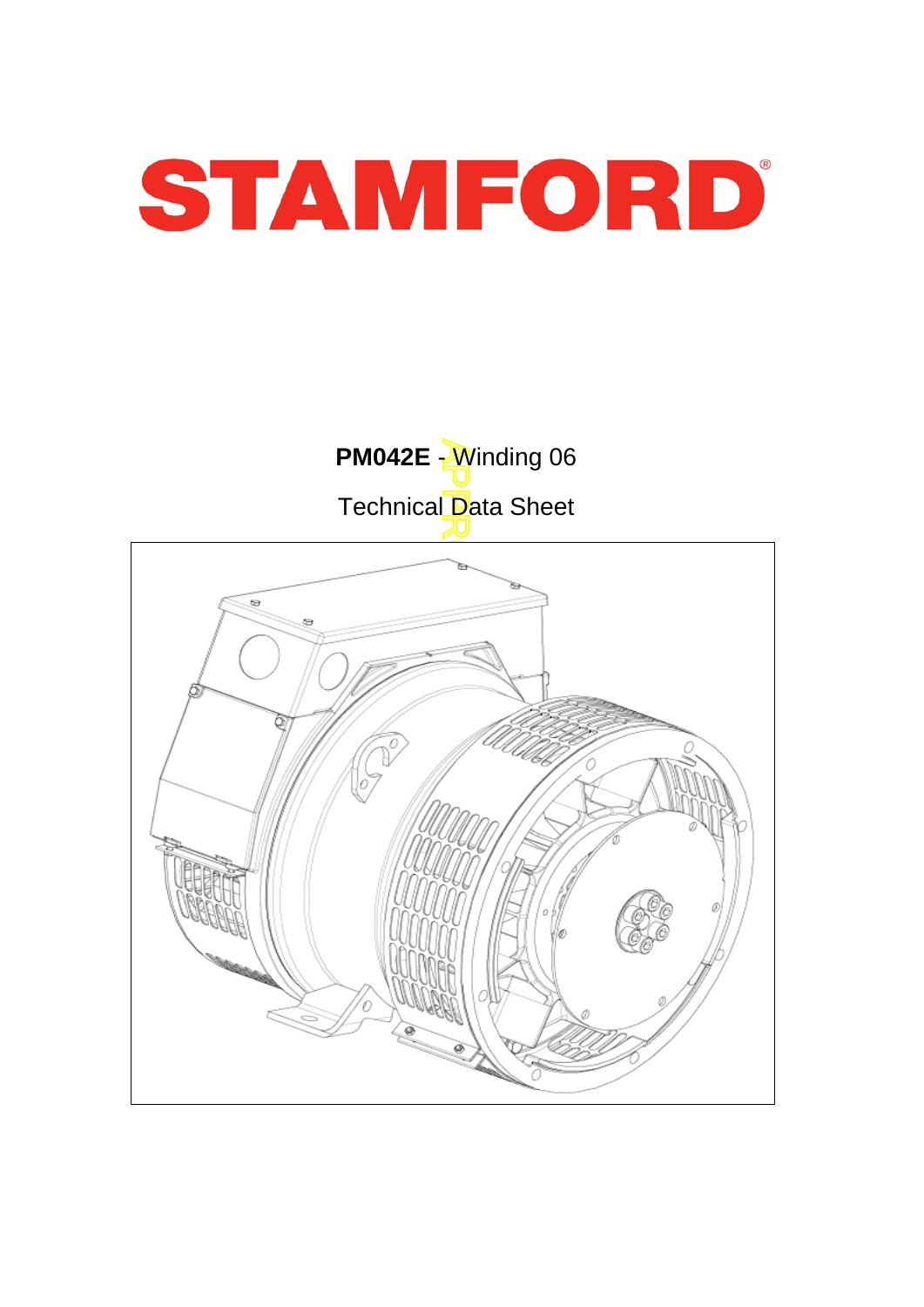## PM042E **SPECIFICATIONS & OPTIONS**



#### **STANDARDS**

Marine generators may be certified to Lloyds, DnV, Bureau Veritas, ABS, Germanischer-Lloyd or RINA.

Other standards and certifications can be considered on request.

#### **VOLTAGE REGULATOR**

#### **AS480 AVR**

With this self-excited system the main stator provides power via the AVR to the exciter stator. The high efficiency semi-conductors of the AVR ensure positive build-up from initial low levels of residual voltage.

The exciter rotor output is fed to the main rotor through a three-phase full-wave bridge rectifier. The rectifier is protected by a surge suppressor against surges caused, fo r example, by short circuit or out-of-phase paralleling. The AS480 will support limited accessories, RFI suppession remote voltage trimmer and for the P1 range only a 'droop' Current Transformer (CT) to permit parallel operation with other ac generators.

The AVR can be fitted to either side of the generator in its own housing in the non-drive end bracket.

#### **Excitation Boost System (EBS)**

The EBS is a single, self-contained unit, attached to the non-drive end of the generator.

APPROVED DOCUMENT The EBS unit consists of the Excitation Boost Controller (EBC) and an Excitation Boost Generator (EBG). Under fault conditions, or when the generator is subjected to a large impact load such as a motor starting, the generator voltage will drop. The EBC senses the drop in voltage and engages the output power of the EBG. This additional power feeds the generator's excitation system, supporting the load until breaker discrimination can remove the fault or enable the generator to pick up a motor and drive the voltage recovery.

## **WINDINGS & ELECTRICAL PERFORMANCE**

All generator stators are wound to 2/3 pitch. This eliminates triplen (3rd, 9th, 15th …) harmonics on the voltage waveform and is found to be the optimum design for trouble-free supply of non-linear loads. The 2/3 pitch design avoids excessive neutral currents sometimes seen with higher winding pitches, when in parallel with the mains. A fully connected damper winding reduces oscillations during paralleling. This winding, with the 2/3 pitch and carefully selected pole and tooth designs, ensures very low waveform distortion.

#### **TERMINALS & TERMINAL BOX**

Dedicated Single Phase generators have 4 ends brought out to the terminals, which are mounted at the non-drive end of the generator. A sheet steel terminal box contains provides ample space for the customers' wiring and gland arrangements. Alternative terminal boxes are available fo r customers who want to fit additional components in the terminal box.

### **SHAFT & KEYS**

All generator rotors are dynamically balanced to better than BS6861:Part 1 Grade 2.5 for minimum vibration in operation. Two bearing generators are balanced with a half key.

#### **INSULATION / IMPREGNATION**

The insulation system is class 'H'.

All wound components are impregnated with materials and processes designed specifically to provide the high build required for static windings and the high mechanical strength required for rotating components.

## **QUALITY ASSURANCE**

Generators are manufactured using production procedures having a quality assurance level to BS EN ISO 9001.

The stated voltage regulation may not be maintained in the presence of certain radio transmitted signals. Any change in performance will fall within the limits of Criteria B' of EN 61000-6-2:2001. At no time will the steady-state voltage regulation exceed 2%.

## **DE RATES**

All values tabulated on page 6 are subiect to the following reductions

5% when air inlet filters are fitted.

3% for every 500 metres by which the operating altitude exceeds 1000 metres above mean sea level.

3% for every 5°C by which the operational ambient temperature exceeds 50°C.

 Note: Requirement for operating in an ambient exceeding 60°C must be referred to the factory.

5% For reverse rotation (Standard rotation CW when viewed from DE)

*NB Continuous development of our products entitles us to change specification details without notice, therefore they must not be regarded as binding.* 

*Front cover drawing typical of product range.*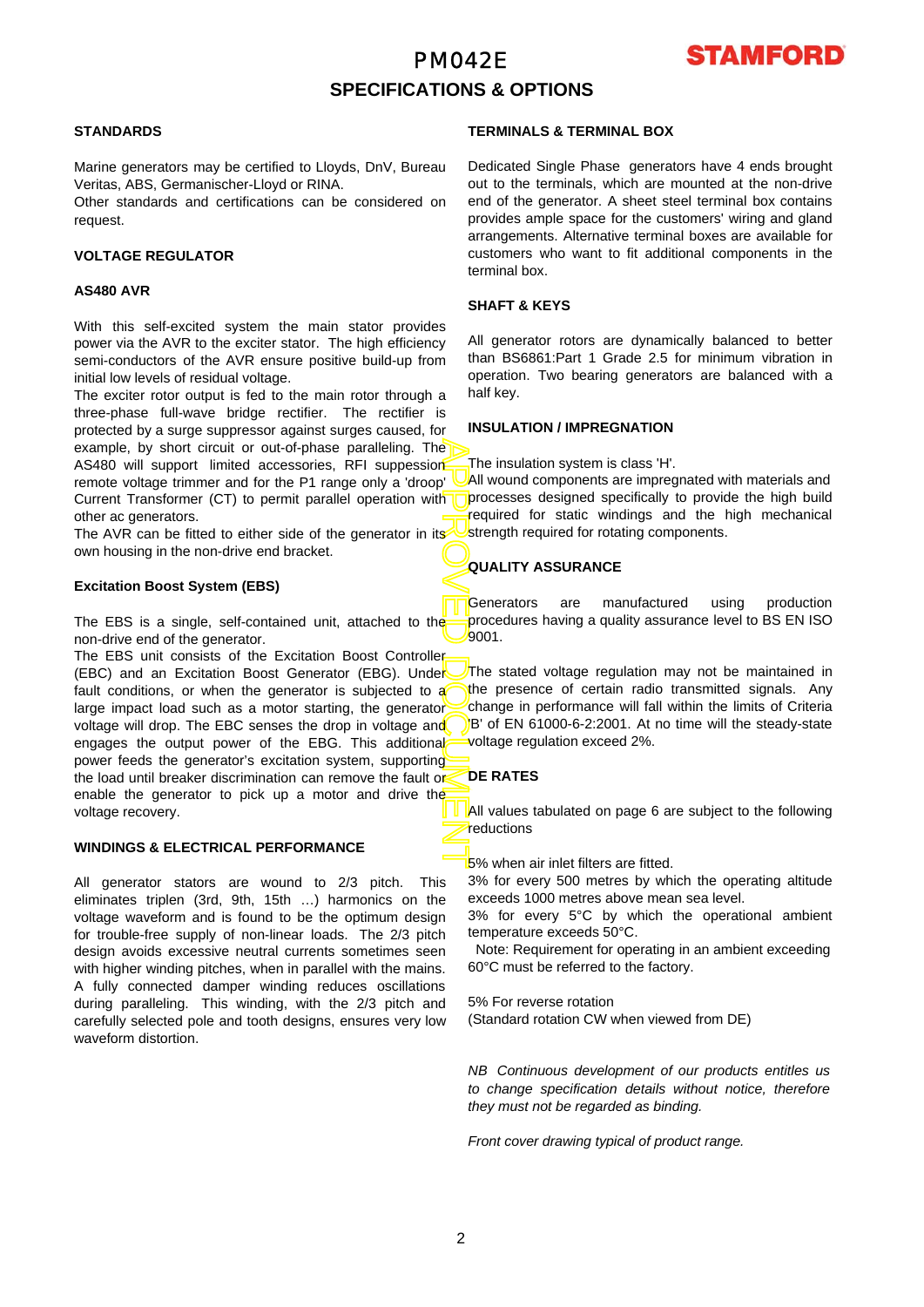## PM042E



## **WINDING 06**

| <b>CONTROL SYSTEM</b>                                                           | AS480 AVR WITH EXCITATION BOOST SYSTEM (EBS)    |                         |                                                    |                                                                                      |                           |             |  |  |  |  |
|---------------------------------------------------------------------------------|-------------------------------------------------|-------------------------|----------------------------------------------------|--------------------------------------------------------------------------------------|---------------------------|-------------|--|--|--|--|
| <b>VOLTAGE REGULATION</b>                                                       | ± 1.0 %                                         |                         |                                                    |                                                                                      |                           |             |  |  |  |  |
| <b>SUSTAINED SHORT CIRCUIT</b>                                                  | REFER TO SHORT CIRCUIT DECREMENT CURVE (page 5) |                         |                                                    |                                                                                      |                           |             |  |  |  |  |
| <b>INSULATION SYSTEM</b>                                                        | <b>CLASS H</b>                                  |                         |                                                    |                                                                                      |                           |             |  |  |  |  |
| <b>PROTECTION</b>                                                               | IP <sub>23</sub>                                |                         |                                                    |                                                                                      |                           |             |  |  |  |  |
| <b>RATED POWER FACTOR</b>                                                       | 0.8                                             |                         |                                                    |                                                                                      |                           |             |  |  |  |  |
| <b>STATOR WINDING</b>                                                           |                                                 | SINGLE LAYER CONCENTRIC |                                                    |                                                                                      |                           |             |  |  |  |  |
| <b>WINDING PITCH</b>                                                            |                                                 |                         |                                                    | TWO THIRDS                                                                           |                           |             |  |  |  |  |
| <b>WINDING LEADS</b>                                                            | 4                                               |                         |                                                    |                                                                                      |                           |             |  |  |  |  |
| STATOR WDG. RESISTANCE                                                          | 0.289 Ohms AT 22°C SERIES CONNECTED             |                         |                                                    |                                                                                      |                           |             |  |  |  |  |
| ROTOR WDG. RESISTANCE                                                           |                                                 |                         | 0.895 Ohms at 22°C                                 |                                                                                      |                           |             |  |  |  |  |
| <b>EXCITER STATOR RESISTANCE</b>                                                |                                                 |                         | 13.5 Ohms at 22°C                                  |                                                                                      |                           |             |  |  |  |  |
| <b>EXCITER ROTOR RESISTANCE</b>                                                 |                                                 |                         | 0.479 Ohms PER PHASE AT 22°C                       |                                                                                      |                           |             |  |  |  |  |
| <b>EBS STATOR RESISTANCE</b>                                                    |                                                 |                         | 12.9 Ohms at 22°C                                  |                                                                                      |                           |             |  |  |  |  |
| <b>R.F.I. SUPPRESSION</b>                                                       |                                                 |                         |                                                    | BS EN 61000-6-2 & BS EN 61000-6-4, VDE 0875G, VDE 0875N. refer to factory for others |                           |             |  |  |  |  |
| <b>WAVEFORM DISTORTION</b>                                                      |                                                 |                         |                                                    | NO LOAD < $1.5\%$ NON-DISTORTING LINEAR LOAD < $5.0\%$                               |                           |             |  |  |  |  |
| <b>MAXIMUM OVERSPEED</b>                                                        |                                                 |                         | 4500 Rev/Min                                       |                                                                                      |                           |             |  |  |  |  |
| <b>BEARING DRIVE END</b>                                                        | BALL. 6309-2RS (ISO)                            |                         |                                                    |                                                                                      |                           |             |  |  |  |  |
| <b>BEARING NON-DRIVE END</b>                                                    | BALL. 6306-2RS (ISO)                            |                         |                                                    |                                                                                      |                           |             |  |  |  |  |
|                                                                                 | 1 BEARING                                       |                         | 2 BEARING                                          |                                                                                      |                           |             |  |  |  |  |
|                                                                                 | WITH EBS                                        |                         | <b>WITHOUT EBS</b>                                 | WITH EBS                                                                             |                           | WITHOUT EBS |  |  |  |  |
| <b>WEIGHT COMP. GENERATOR</b>                                                   | 84 kg                                           | u u 1<br>82.3 kg        |                                                    | 87 kg                                                                                |                           | 85.3 kg     |  |  |  |  |
| <b>WEIGHT WOUND STATOR</b>                                                      | 36.3 kg                                         |                         | 36.3 kg                                            | 36.3 kg                                                                              |                           | 36.3 kg     |  |  |  |  |
| <b>WEIGHT WOUND ROTOR</b>                                                       | 25.89 kg                                        |                         | 24.19 kg                                           | 26.95 kg                                                                             |                           | 25.25 kg    |  |  |  |  |
| WR <sup>2</sup> INERTIA                                                         | 0.0686 kgm <sup>2</sup>                         |                         | 0.0669 kgm <sup>2</sup><br>0.0688 kgm <sup>2</sup> |                                                                                      | $0.0671$ kgm <sup>2</sup> |             |  |  |  |  |
| SHIPPING WEIGHTS in a crate                                                     | 100 kg                                          | 98.3 kg                 | 109 kg                                             | 107.3 kg                                                                             |                           |             |  |  |  |  |
| <b>PACKING CRATE SIZE</b>                                                       | 71 x 51 x 67 (cm)<br>71 x 51 x 67 (cm)          |                         |                                                    |                                                                                      |                           |             |  |  |  |  |
| TELEPHONE INTERFERENCE                                                          | THF<2%<br><b>TIF&lt;50</b>                      |                         |                                                    |                                                                                      |                           |             |  |  |  |  |
| <b>COOLING AIR</b>                                                              |                                                 |                         | 0.205 m <sup>3</sup> /sec 434 cfm                  |                                                                                      |                           |             |  |  |  |  |
| <b>VOLTAGE SERIES</b>                                                           | 220                                             | 230                     |                                                    |                                                                                      |                           | 240         |  |  |  |  |
| <b>VOLTAGE PARALLEL</b>                                                         | 110                                             |                         | 115                                                |                                                                                      |                           | 120         |  |  |  |  |
| <b>KVA BASE RATING FOR REACTANCE</b><br><b>VALUES</b>                           | 9.9                                             | 9.9<br>9.9              |                                                    |                                                                                      |                           |             |  |  |  |  |
| Xd DIR. AXIS SYNCHRONOUS                                                        | 2.05                                            |                         |                                                    | 1.88                                                                                 |                           | 1.73        |  |  |  |  |
| X'd DIR. AXIS TRANSIENT                                                         | 0.21<br>0.19<br>0.18                            |                         |                                                    |                                                                                      |                           |             |  |  |  |  |
| X"d DIR. AXIS SUBTRANSIENT                                                      | 0.13<br>0.12<br>0.11                            |                         |                                                    |                                                                                      |                           |             |  |  |  |  |
| Xq QUAD. AXIS REACTANCE                                                         | 1.03                                            |                         | 0.94                                               |                                                                                      | 0.86                      |             |  |  |  |  |
| X"q QUAD. AXIS SUBTRANSIENT                                                     | 0.24                                            |                         | 0.22                                               |                                                                                      | 0.20                      |             |  |  |  |  |
| XL LEAKAGE REACTANCE                                                            | 0.10                                            |                         | 0.09                                               |                                                                                      | 0.08                      |             |  |  |  |  |
| X <sub>2</sub> NEGATIVE SEQUENCE                                                | 0.18                                            |                         | 0.18                                               |                                                                                      | 0.16                      |             |  |  |  |  |
| X <sub>0</sub> ZERO SEQUENCE                                                    | 0.10<br>0.09<br>0.08                            |                         |                                                    |                                                                                      |                           |             |  |  |  |  |
| REACTANCES ARE SATURATED<br>VALUES ARE PER UNIT AT RATING AND VOLTAGE INDICATED |                                                 |                         |                                                    |                                                                                      |                           |             |  |  |  |  |
| T'd TRANSIENT TIME CONST.<br>0.008 s                                            |                                                 |                         |                                                    |                                                                                      |                           |             |  |  |  |  |
| T"d SUB-TRANSTIME CONST.                                                        | 0.002 s                                         |                         |                                                    |                                                                                      |                           |             |  |  |  |  |
| T'do O.C. FIELD TIME CONST.                                                     | 0.15s                                           |                         |                                                    |                                                                                      |                           |             |  |  |  |  |
| Ta ARMATURE TIME CONST.                                                         | 0.004 s                                         |                         |                                                    |                                                                                      |                           |             |  |  |  |  |
| <b>SHORT CIRCUIT RATIO</b>                                                      | 1/Xd                                            |                         |                                                    |                                                                                      |                           |             |  |  |  |  |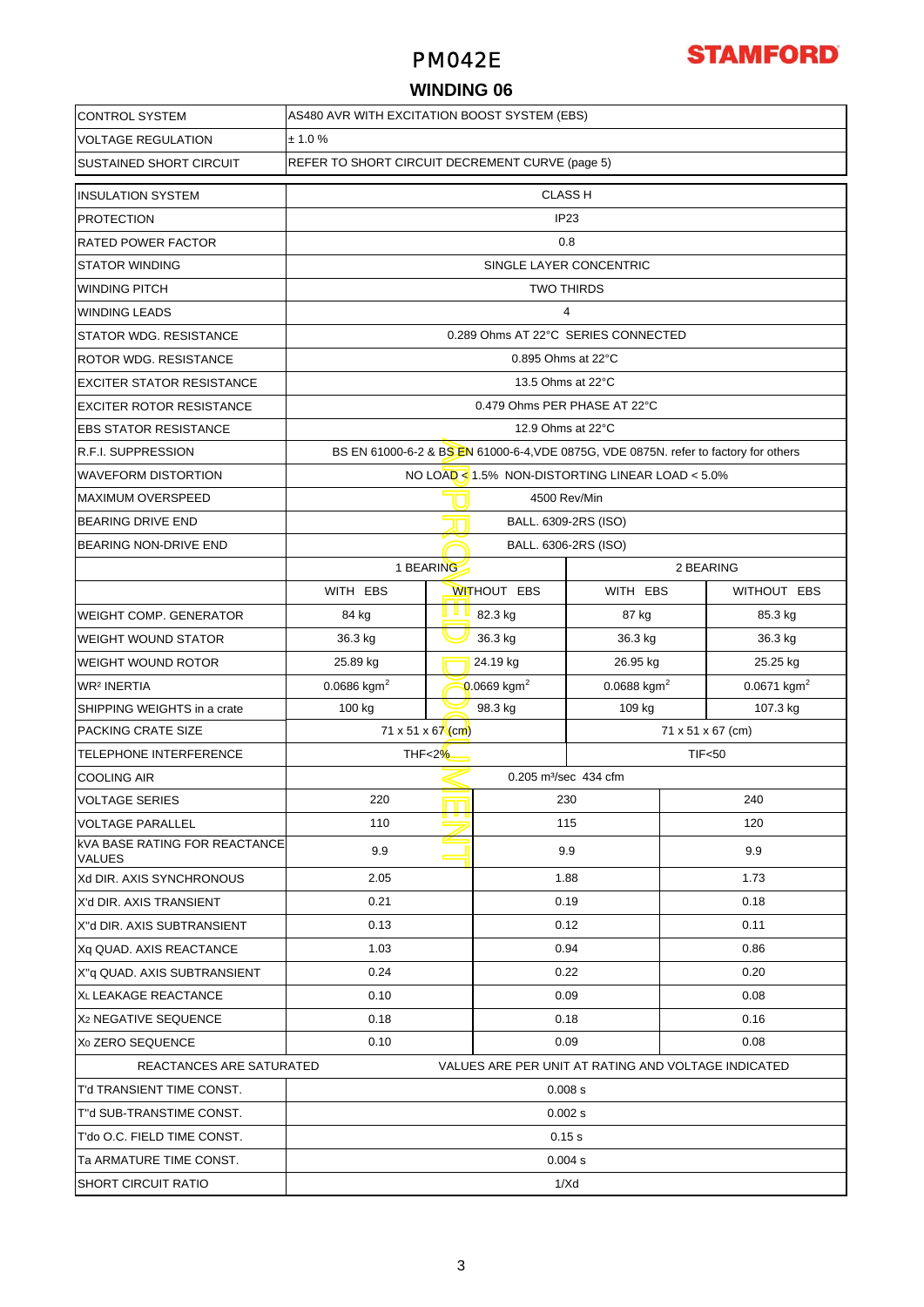

## PM042E

## **Winding 06**



## **SINGLE PHASE EFFICIENCY CURVES**



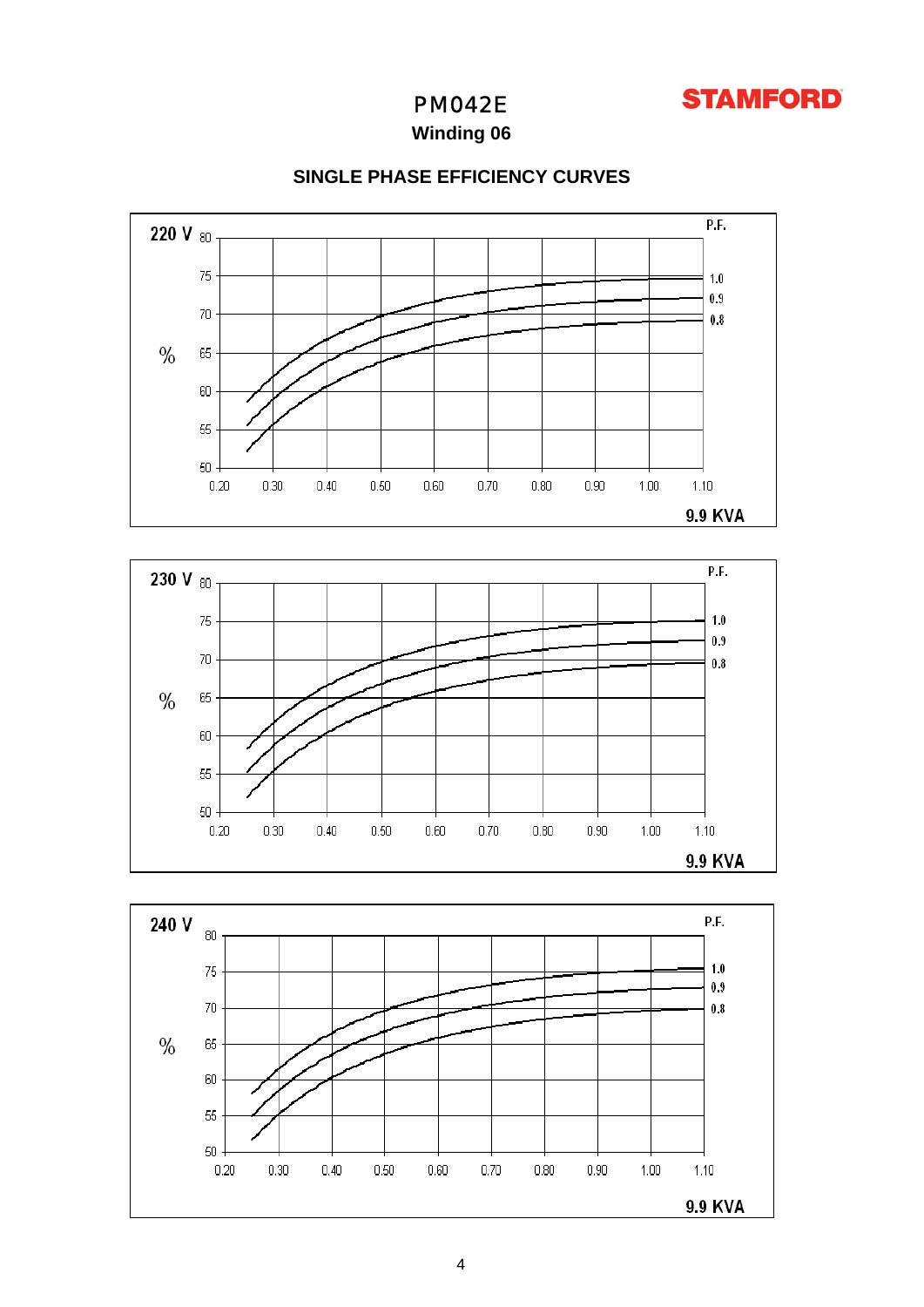**STAMFORD** 

PM042E **Winding 06 Locked Rotor Motor Startin g Curve**



**Short Circuit Decrement Curve. No-load Excitation at Rated Speed Based on series connection.**



Sustained Short Circuit = 206 Amps

**Note** 

The following multiplication factors should be used to adjust the values from curve between time 0.001 seconds and the minimum current point in respect of nominal operating voltage :

| Voltage | Factor |
|---------|--------|
| 220V    | X 1.00 |
| 230V    | X 1.05 |
| 240V    | X 1 09 |

The sustained current value is constant irrespective of voltage level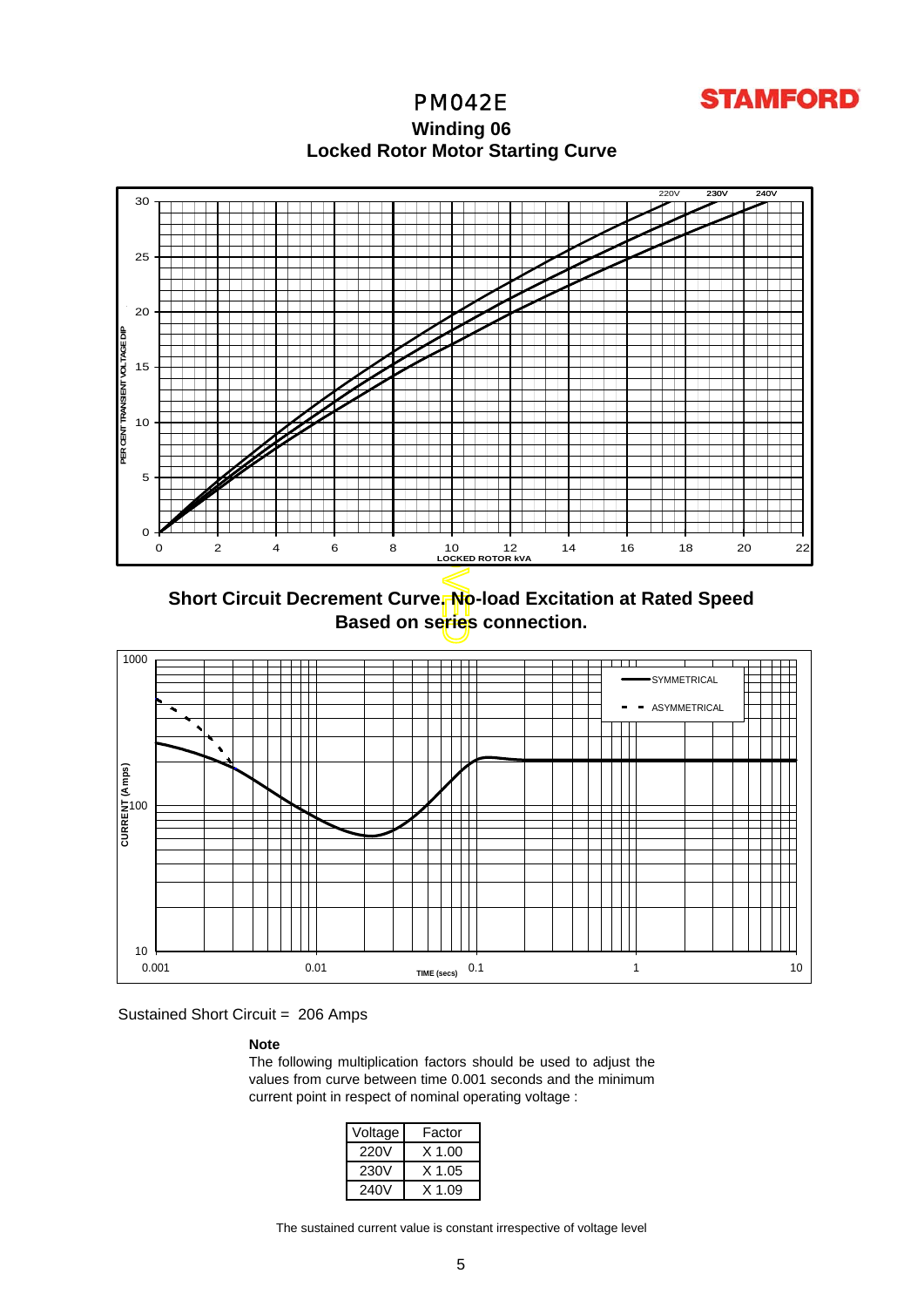## **STAMFORD**

## PM042E

## **Winding 06**

# **60**Hz **RATINGS**

|                   |                   | Cont. $E - 65/50^{\circ}C$ |                   | Cont. B - 70/50°C |      |                   | Cont. F - 90/50°C |      |                   | Cont. H - 110/50°C |      |      |
|-------------------|-------------------|----------------------------|-------------------|-------------------|------|-------------------|-------------------|------|-------------------|--------------------|------|------|
| Class - Temp Rise | 0.8 <sub>pf</sub> |                            | 0.8 <sub>pf</sub> |                   |      | 0.8 <sub>pf</sub> |                   |      | 0.8 <sub>pf</sub> |                    |      |      |
| Series (V)        | 220               | 230                        | 240               | 220               | 230  | 240               | 220               | 230  | 240               | 220                | 230  | 240  |
| Parallel (V)      | 110               | 115                        | 120               | 110               | 115  | 120               | 110               | 115  | 120               | 110                | 115  | 120  |
| <b>kVA</b>        | 7.6               | 7.6                        | 7.6               | 7.9               | 7.9  | 7.9               | 9.0               | 9.0  | 9.0               | 9.9                | 9.9  | 9.9  |
| kW                | 6.1               | 6.1                        | 6.1               | 6.3               | 6.3  | 6.3               | 7.2               | 7.2  | 7.2               | 7.9                | 7.9  | 7.9  |
| Efficiency (%)    | 67.8              | 68.0                       | 68.1              | 68.1              | 68.2 | 68.3              | 68.7              | 69.0 | 69.1              | 69.0               | 69.3 | 69.6 |
| kW Input          | 9.0               | 9.0                        | 9.0               | 9.3               | 9.2  | 9.2               | 10.5              | 10.4 | 10.4              | 11.4               | 11.4 | 11.4 |

| Cont. E - 65/50°C<br>Class - Temp Rise                                                     |      | Cont. B-70/50°C   |      |                   | Cont. F - 90/50°C |                   |      | Cont. H - 110/50°C         |                   |      |      |      |
|--------------------------------------------------------------------------------------------|------|-------------------|------|-------------------|-------------------|-------------------|------|----------------------------|-------------------|------|------|------|
|                                                                                            |      | 1.0 <sub>pf</sub> |      | 1.0 <sub>pf</sub> |                   | 1.0 <sub>pf</sub> |      |                            | 1.0 <sub>pf</sub> |      |      |      |
| Series (V)                                                                                 | 220  | 230               | 240  | 220               | 230               | 240               | 220  | 230                        | 240               | 220  | 230  | 240  |
| Parallel (V)                                                                               | 110  | 115               | 120  | 110               | 115               | 120               | 110  | 115                        | 120               | 110  | 115  | 120  |
| <b>kVA</b>                                                                                 | 7.6  | 7.6               | 7.6  | 7.9               | 79                | 7.9               | 9.0  | 9.0                        | 9.0               | 9.9  | 9.9  | 9.9  |
| kW                                                                                         | 7.6  | 7.6               | 7.6  | 7.9               | 79                | 7.9               | 9.0  | 9.0                        | 9.0               | 9.9  | 9.9  | 9.9  |
| Efficiency (%)                                                                             | 73.5 | 73.7              | 73.8 | 73.8              | 73.9              | 74.1              | 74.3 | 74.6                       | 74.8              | 74.6 | 74.9 | 75.2 |
| kW Input                                                                                   | 10.3 | 10.3              | 10.3 | 10.7              | 107               | 10.7              | 12.1 | 12.1                       | 12.0              | 13.3 | 13.2 | 13.2 |
|                                                                                            |      |                   |      |                   |                   |                   |      |                            |                   |      |      |      |
| <b>DIMENSIONS</b>                                                                          |      |                   |      |                   |                   |                   |      |                            |                   |      |      |      |
|                                                                                            |      |                   |      |                   |                   |                   |      |                            |                   |      |      |      |
|                                                                                            |      |                   |      |                   |                   |                   |      |                            |                   |      |      |      |
| (MAX) W <b>HE</b> N<br>WHEN<br>48 L<br>576 (MAX)<br>FITTED WITH 'EBS'<br>FITTED WITH 'EBS' |      |                   |      |                   |                   |                   |      |                            |                   |      |      |      |
| - 494 (MAX) OVERALL<br>$\leftarrow$ 399 (MAX) OVERALL $\rightarrow$                        |      |                   |      |                   |                   |                   |      |                            |                   |      |      |      |
| 374,5<br># AN#<br>l II   6 →                                                               |      |                   |      |                   |                   |                   |      |                            |                   |      |      |      |
|                                                                                            | 不要要求 |                   |      |                   |                   |                   |      | 65<br><b>TO BRASHER TO</b> |                   |      |      |      |



|        | $-254$ CRS $-$ |
|--------|----------------|
| $-386$ |                |





 $\Gamma^{\cancel{0}42,018}_{42,009}$ 

⊘"E"

| COUPLING DISC | I-BRG   |     |
|---------------|---------|-----|
| SAF           | " A N " | SAF |
| 65            | 30.2    |     |
|               | 30.2    |     |
|               |         |     |
|               | 53.8    |     |
|               | 39.     |     |